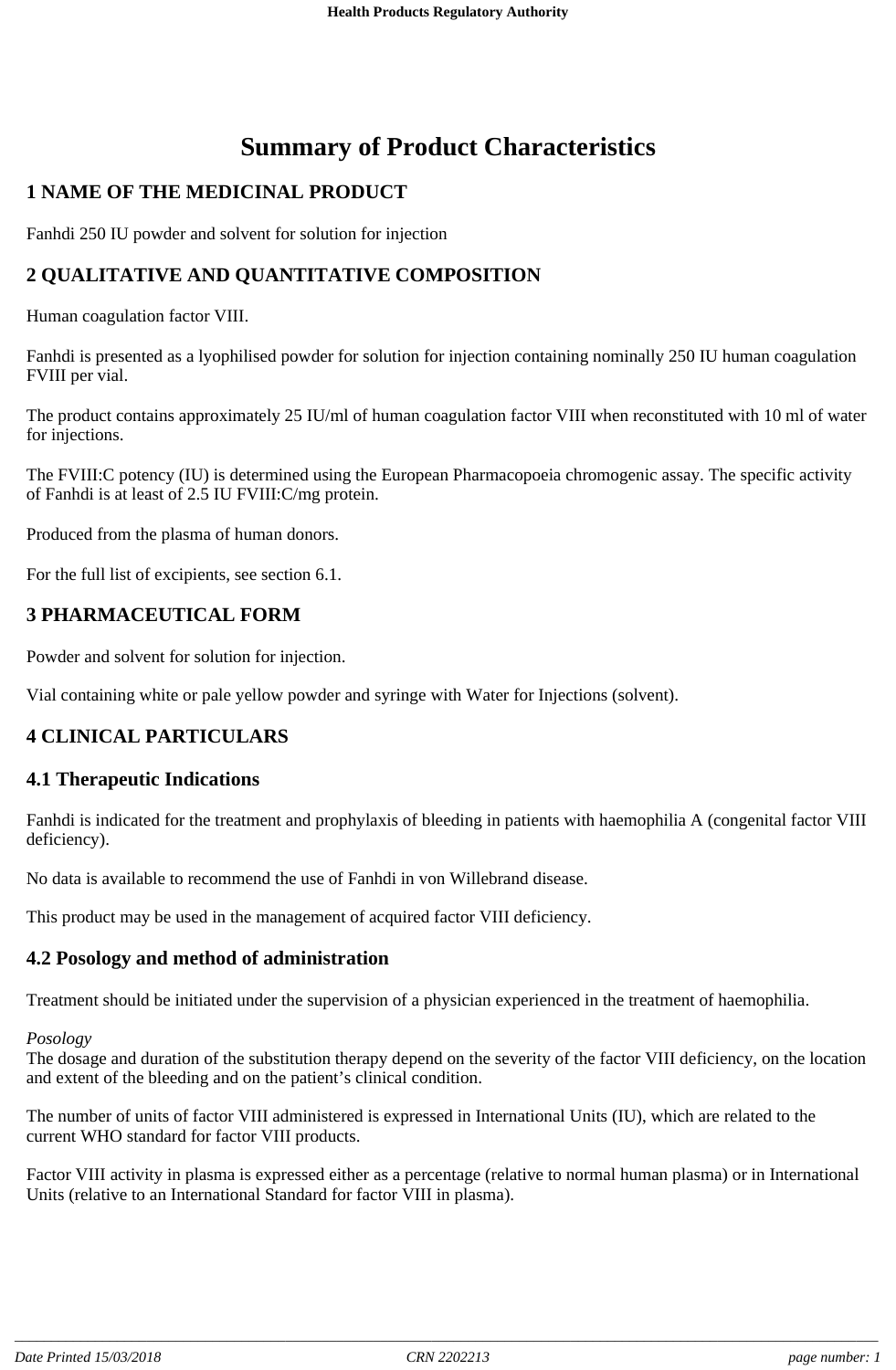One International Unit (IU) of factor VIII activity is equivalent to that quantity of factor VIII in one ml of normal human plasma. The calculation of the required dosage of factor VIII is based on the empirical finding that 1 International Unit (IU) factor VIII per kg body weight raises the plasma factor VIII activity by  $2.1 \pm 0.4\%$  of normal activity. The required dosage is determined using the following formula:

### **Required** units = **body** weight  $(kg) \times$  desired factor VIII rise  $(\%)(IU/dI) \times 0.5$

The amount to be administered and the frequency of administration should always be oriented to the clinical effectiveness in the individual case.

In the case of the following haemorrhagic events, the factor VIII activity should not fall below the given plasma activity level (in % of normal or IU/dl) in the corresponding period. The following table can be used to guide dosing in bleeding episodes and surgery:

| Degree of haemorrhage/<br>Type of surgical procedure             | <b>Factor VIII level</b><br>required $(\% )$<br>(IU/dl) | <b>Frequency of doses (hours)/</b><br>Duration of therapy (days)                                                                                                               |  |
|------------------------------------------------------------------|---------------------------------------------------------|--------------------------------------------------------------------------------------------------------------------------------------------------------------------------------|--|
| <b>Haemorrhage</b>                                               |                                                         |                                                                                                                                                                                |  |
| Early haemarthrosis, muscle<br>bleeding or oral bleeding         | $20 - 40$                                               | Repeat every 12 to 24 hours. At least 1 day,<br>until the bleeding episode as indicated by<br>pain is resolved or healing is achieved.                                         |  |
| More extensive<br>haemarthrosis, muscle<br>bleeding or haematoma | $30 - 60$                                               | Repeat infusion every $12 - 24$ hours for                                                                                                                                      |  |
|                                                                  |                                                         | $3 - 4$ days or more until pain and acute                                                                                                                                      |  |
|                                                                  |                                                         | disability are resolved.                                                                                                                                                       |  |
| Life threatening<br>haemorrhages                                 | $60 - 100$                                              | Repeat infusion every 8 to 24 hours until<br>threat is resolved.                                                                                                               |  |
| <b>Surgery</b>                                                   |                                                         |                                                                                                                                                                                |  |
| <b>Minor</b><br>including tooth extraction                       | $30 - 60$                                               | Every 24 hours, at least 1 day, until healing<br>is achieved.                                                                                                                  |  |
| Major                                                            | $80 - 100$<br>(pre-and<br>postoperative)                | Repeat infusion every $8 - 24$ hours until<br>adequate wound healing, then therapy for at<br>least another 7 days to maintain a factor<br>VIII activity of 30% to 60% (IU/dl). |  |

During the course of treatment, appropriate determination of factor VIII levels is advised to guide the dose to be administered and the frequency of repeated infusions. In the case of major surgical interventions in particular, precise monitoring of the substitution therapy by means of coagulation analysis (plasma factor VIII activity) is indispensable. Individual patients may vary in their response to factor VIII, achieving different levels of *in vivo* recovery and demonstrating different half-lives.

For long term prophylaxis against bleeding in patients with severe haemophilia A, the usual doses are 20 to 40 IU of factor VIII per kg body weight at intervals of 2 to 3 days. In some cases, especially in younger patients, shorter dosage intervals or higher doses may be necessary.

#### *Paediatric population*

There are insufficient data from clinical trials to recommend the use of Fanhdi in children less than 6 years of age.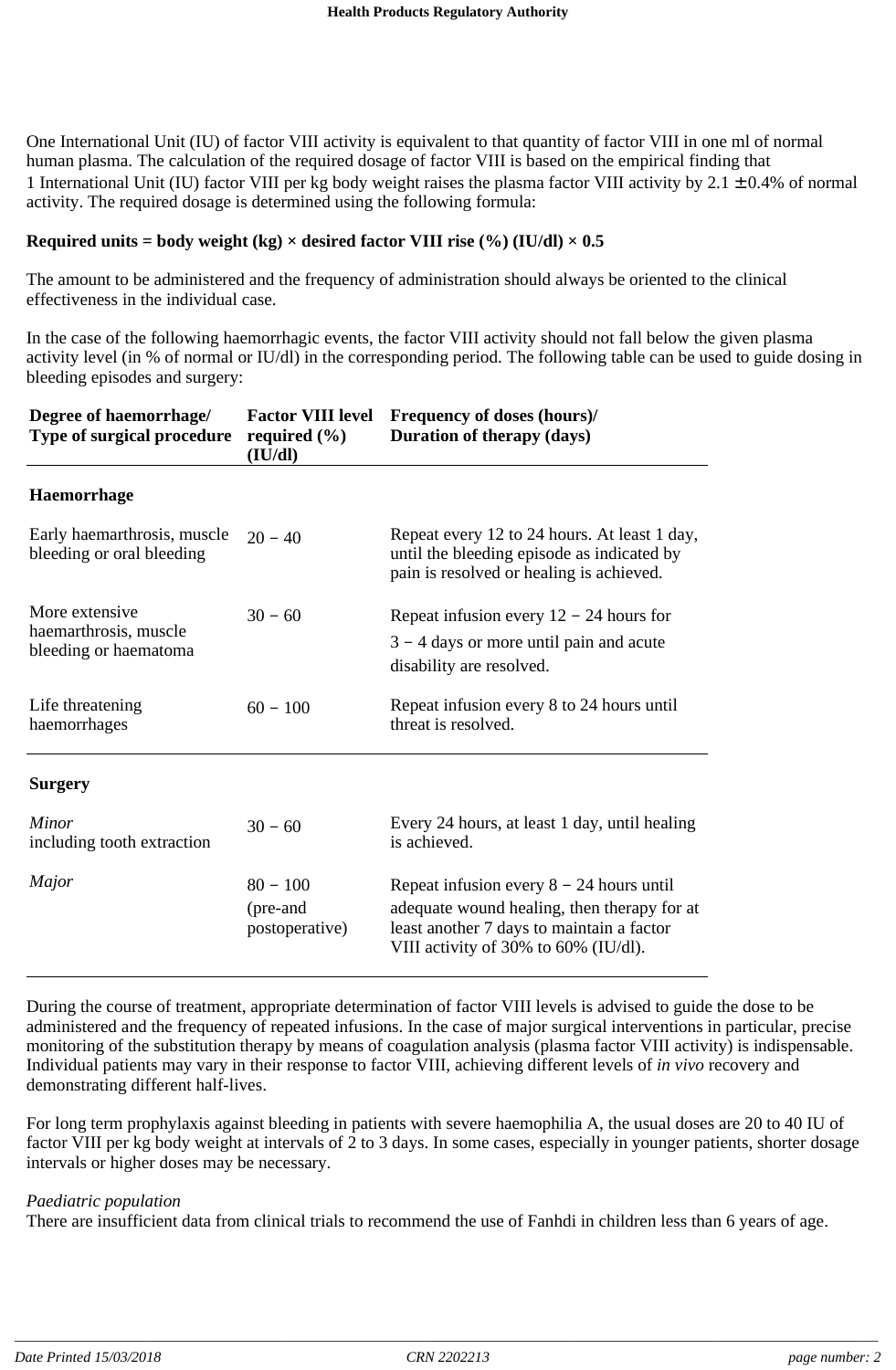#### **Method of administration**

The product should be administered via the intravenous route. Fanhdi should be administered at a flow rate of no more than 10 ml/min.

For instructions on reconstitution of the medicinal product before administration, see section 6.6.

### **4.3 Contraindications**

Hypersensitivity to the active substance or to any of the excipients listed in section 6.1.

### **4.4 Special warnings and precautions for use**

As with any intravenous protein product, allergic type hypersensitivity reactions are possible. The product contains traces of human proteins other than factor VIII. Patients should be informed of the early signs of hypersensitivity reactions including hives, which may lead to generalised urticaria, tightness of the chest, wheezing, hypotension, and anaphylaxis. If these symptoms occur, they should be advised to discontinue use of the product immediately and contact their physician.

In case of shock, the current medical standards for shock-treatment should be observed.

Standard measures to prevent infections resulting from the use of medicinal products prepared from human blood or plasma include selection of donors, screening of individual donations and plasma pools for specific markers of infection and the inclusion of effective manufacturing steps for the inactivation/removal of viruses. Despite this, when medicinal products prepared from human blood or plasma are administered, the possibility of transmitting infective agents cannot be totally excluded. This also applies to unknown or emerging viruses and other pathogens.

The measures taken are considered effective for enveloped viruses such as human immunodeficiency virus (HIV), hepatitis B virus (HBV) and hepatitis C virus (HCV), and for the non-enveloped virus hepatitis A virus. The measures taken may be of limited value against non-enveloped viruses such as parvovirus B19.

Parvovirus B19 infection may be serious for pregnant women (fetal infection) and for individuals with immunodeficiency or increased erythropoiesis (e.g. haemolytic anaemia).

#### Inhibitors

The formation of neutralising antibodies (inhibitors) to factor VIII is a known complication in the management of individuals with haemophilia A. These inhibitors are usually IgG immunoglobulins directed against the factor VIII procoagulant activity, which are quantified in Bethesda Units (BU) per ml of plasma using the modified assay. The risk of developing inhibitors is correlated to the severity of the disease as well as the exposure to factor VIII, this risk being highest within the first 20 exposure days. Rarely, inhibitors may develop after the first 100 exposure days.

Cases of recurrent inhibitor (low titre) have been observed after switching from one factor VIII product to another in previously treated patients with more than 100 exposure days who have a previous history of inhibitor development. Therefore, it is recommended to monitor all patients carefully for inhibitor occurrence following any product switch.

The clinical relevance of inhibitor development will depend on the titre of the inhibitor, with low titre inhibitors which are transiently present or remain consistently low titre posing less of a risk of insufficient clinical response than high titre inhibitors.

In general, all patients treated with coagulation factor VIII products should be carefully monitored for the development of inhibitors by appropriate clinical observations and laboratory tests. If the expected factor VIII activity plasma levels are not attained, or if bleeding is not controlled with an appropriate dose, testing for factor VIII inhibitor presence should be performed. In patients with high levels of inhibitor, factor VIII therapy may not be effective and other therapeutic options should be considered. Management of such patients should be directed by physicians with experience in the care of haemophilia and factor VIII inhibitors.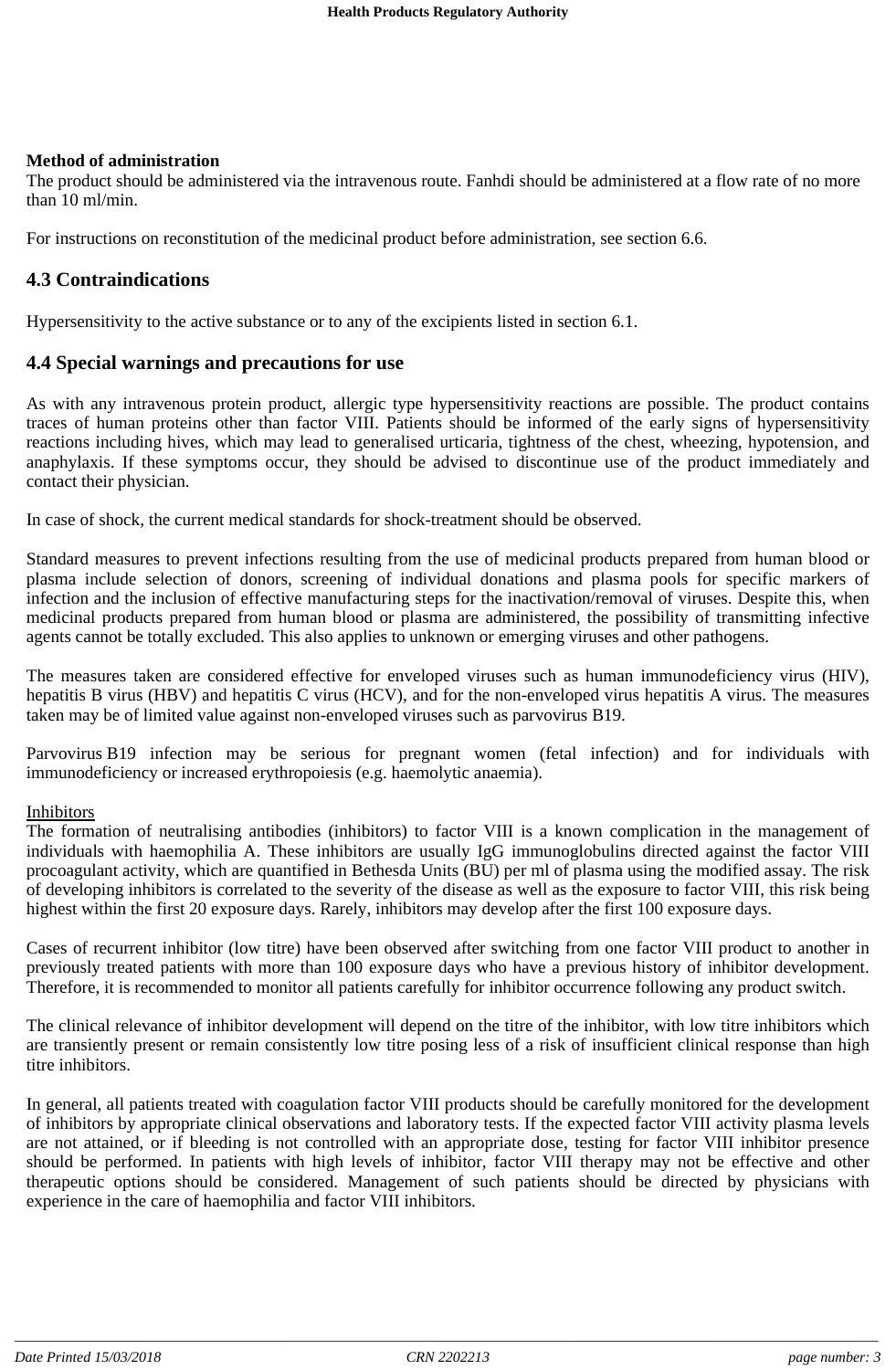Appropriate vaccination (hepatitis A and B) should be considered for patients in regular/repeated receipt of human plasma-derived factor VIII products.

It is strongly recommended that every time that Fanhdi is administered to a patient, the name and batch number of the product are recorded in order to maintain a link between the patient and the batch of the product.

#### Sodium content

The residual content of sodium in Fanhdi, arising from the manufacturing process, does not exceed 23 mg per vial. This is equivalent to 1.15% of the recommended maximum daily intake of sodium for an adult. However, depending on the body weight of the patient and the posology, the patient may receive more than one vial.

### **4.5 Interaction with other medicinal products and other forms of interaction**

No interactions of human coagulation factor VIII products with other medicinal products are known.

### **4.6 Fertility, pregnancy and lactation**

Animal reproduction studies have not been conducted with factor VIII. Based on the rare occurrence of haemophilia A in women, experience regarding the use of factor VIII during pregnancy and breast-feeding is not available. Therefore, factor VIII should be used during pregnancy and lactation only if clearly indicated.

### **4.7 Effects on ability to drive and use machines**

Fanhdi has no or negligible influence on the ability to drive and use machines.

### **4.8 Undesirable effects**

Hypersensitivity or allergic reactions (which may include angioedema, burning and stinging at the infusion site, chills, flushing, generalised urticaria, headache, hives, hypotension, lethargy, nausea, restlessness, tachycardia, tightness of the chest, tingling, vomiting, wheezing) have been observed infrequently, and may in some cases progress to severe anaphylaxis (including shock).

On rare occasions, fever has been observed.

Development of neutralising antibodies (inhibitors) may occur in patients with haemophilia A treated with factor VIII, including with Fanhdi (see section 5.1). If such inhibitors occur, the condition will manifest itself as an insufficient clinical response. In such cases, it is recommended that a specialised haemophilia centre be contacted.

For safety information with respect to transmissible agents, see section 4.4.

Tabulated list of adverse reactions The table presented below is according to the MedDRA system organ classification (SOC and Preferred Term Level).

Frequencies have been evaluated according to the following convention: very common ( $\geq$ 1/10); common ( $\geq$ 1/100 to  $\langle 1/10 \rangle$ ; uncommon ( $\geq 1/1,000$  to  $\langle 1/100 \rangle$ ; rare ( $\geq 1/10,000$ ); very rare ( $\langle 1/10,000 \rangle$ , not known (cannot be estimated from the available data).

Within each frequency grouping, adverse reactions are presented in order of decreasing seriousness.

| <b>MedDRA Standard System Organ Class</b> | <b>Adverse reactions</b>   Frequency |                        |
|-------------------------------------------|--------------------------------------|------------------------|
| Blood and lymphatic system disorders      | <b>FVIII</b> inhibitor               | Uncommon $(PTPs)*$     |
|                                           |                                      | Very common $(PUPs)^*$ |

\* Frequency is based on studies with all FVIII products which included patients with severe haemophilia A. PTPs = previously-treated patients, PUPs = previously-untreated patients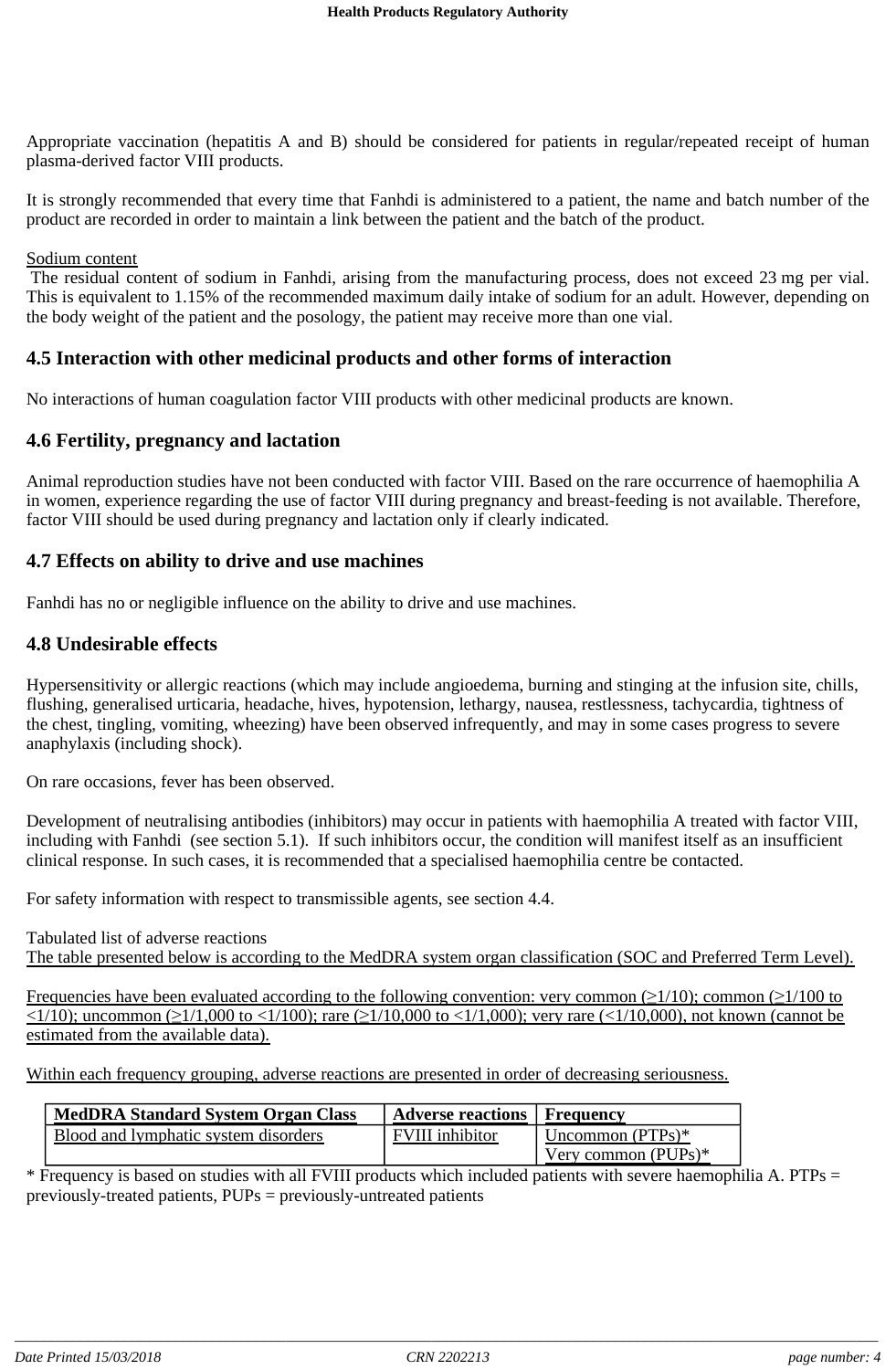#### Reporting of suspected adverse reactions

Reporting suspected adverse reactions after authorisation of the medicinal product is important. It allows continued monitoring of the benefit/risk balance of the medicinal product. Healthcare professionals are asked to report any suspected adverse reactions via HPRA Pharmacovigilance, Earlsfort Terrace, IRL - Dublin 2, Tel: +353 1 6764971, Fax: +353 1 6762517, Website: www.hpra.ie; e-mail: medsafety@hpra.ie.

### **4.9 Overdose**

No case of overdose with human coagulation factor VIII has been reported.

# **5 PHARMACOLOGICAL PROPERTIES**

### **5.1 Pharmacodynamic properties**

Pharmacotherapeutic Group: Antihaemorrhagics: blood coagulation factor VIII. ATC code: B02BD02.

In Fanhdi, factor VIII is presented as a complex with von Willebrand factor.

The factor VIII/von Willebrand factor complex consists of two molecules (factor VIII and von Willebrand factor) with different physiological functions.

When infused into a haemophiliac patient, factor VIII binds to von Willebrand factor in the patient's circulation.

Activated factor VIII acts as a cofactor for activated factor IX, accelerating the conversion of factor X to activated factor X. Activated factor X converts prothrombin into thrombin. Thrombin then converts fibrinogen into fibrin and a clot can be formed.

Haemophilia A is a sex-linked hereditary disorder of blood coagulation due to decreased levels of FVIII and results in profuse bleeding into joints, muscles or internal organs, either spontaneously or as a result of accidental or surgical trauma. By replacement therapy the plasma levels of FVIII are increased, thereby enabling a temporary correction of the factor deficiency and correction of the bleeding tendencies.

#### Paediatric population

There are insufficient data from clinical trials in children less than 6 years of age.

Data on Immune Tolerance Induction (ITI) have been collected in pediatric and adult patients with haemophilia A who have developed inhibitors to FVIII. The 57 patients from retrospective studies and 14 patients from prospective studies included a broad spectrum of primary and rescue ITI patients with varying prognoses for achieving immune tolerance. Data show that Fanhdi has been used to induce immune tolerance. In patients where tolerance was achieved, bleeding could be prevented or controlled on either prophylactic or on-demand therapy with a FVIII concentrate.

### **5.2 Pharmacokinetic properties**

Plasma factor VIII activity decreases by a two-phase exponential decay.

The half-life of human factor VIII obtained in the clinical trial carried out with Fanhdi is  $14.18 \pm 2.55$  hours and the "in vivo" recovery is  $105.5 \pm 18.5$ %, which is equivalent to approximately 2.1  $\pm$  0.4 IU/dl per IU/kg administered (determinations performed following chromogenic method). Next are detailed the values for MRT 20.6  $\pm$  4.8 h, AUC  $19.3 \pm 3.7$  IU h/ml and clearance  $2.6 \pm 0.5$  ml/h/kg.

### **5.3 Preclinical safety data**

Human plasma coagulation factor VIII (active ingredient for Fanhdi) is a normal constituent of the human plasma and acts like the endogenous factor VIII. Single dose toxicity testing is of no relevance since higher doses result in overloading.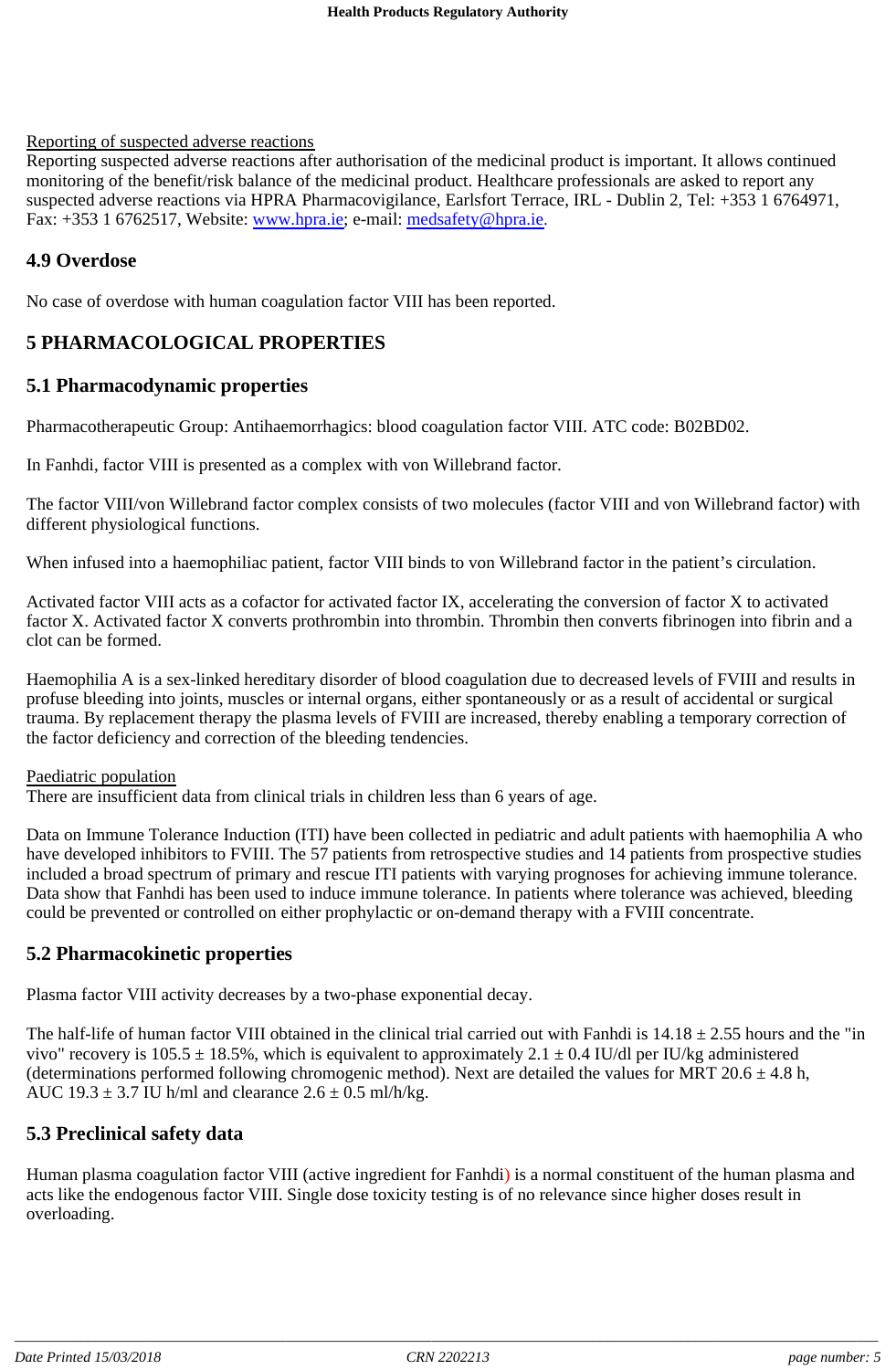Repeated dose toxicity testing in animals is impracticable due to interference with developing antibodies to heterologous protein.

### **6 PHARMACEUTICAL PARTICULARS**

### **6.1 List of excipients**

Histidine Albumin (human) Arginine Water for injections (solvent)

### **6.2 Incompatibilities**

Fanhdi must not be mixed with other medicinal products.

Only the provided infusion sets should be used because treatment failure can occur as a consequence of human coagulation factor VIII adsorption to the internal surfaces of some infusion equipment.

### **6.3 Shelf life**

Unopened: 3 years.

Reconstituted:

Chemical and physical in-use stability has been demonstrated for 12 hours at 25 °C. From a microbiological point of view, the product should be used immediately. If not used immediately, in-use storage times and conditions prior to use are the responsibility of the user and would normally not be longer than 24 hours at  $2$  to  $8^{\circ}$ C, unless reconstitution has taken place in controlled and validated aseptic conditions.

#### **6.4 Special precautions for storage**

Do not store above 30 ºC. Do not freeze.

For storage conditions after reconstitution of the medicinal product, see section 6.3.

### **6.5 Nature and contents of container**

Fanhdi is supplied in Type II glass vials containing 250 I.U. of factor VIII (lyophilisate) and type I glass pre-filled syringes containing 10ml of water for injection (solvent).

The accessories supplied with Fanhdi for reconstitution and administration of the product are: vial adaptor, filter, two alcohol swabs and butterfly needle.

Not all pack sizes may be marketed.

Pack size: 1 lyophilised vial, 1 pre-filled syringe with solvent and accessories.

### **6.6 Special precautions for disposal and other handling**

Do not use after the expiry date shown on the vial label.

Left-over product must never be stored for later use, nor stored in a refrigerator.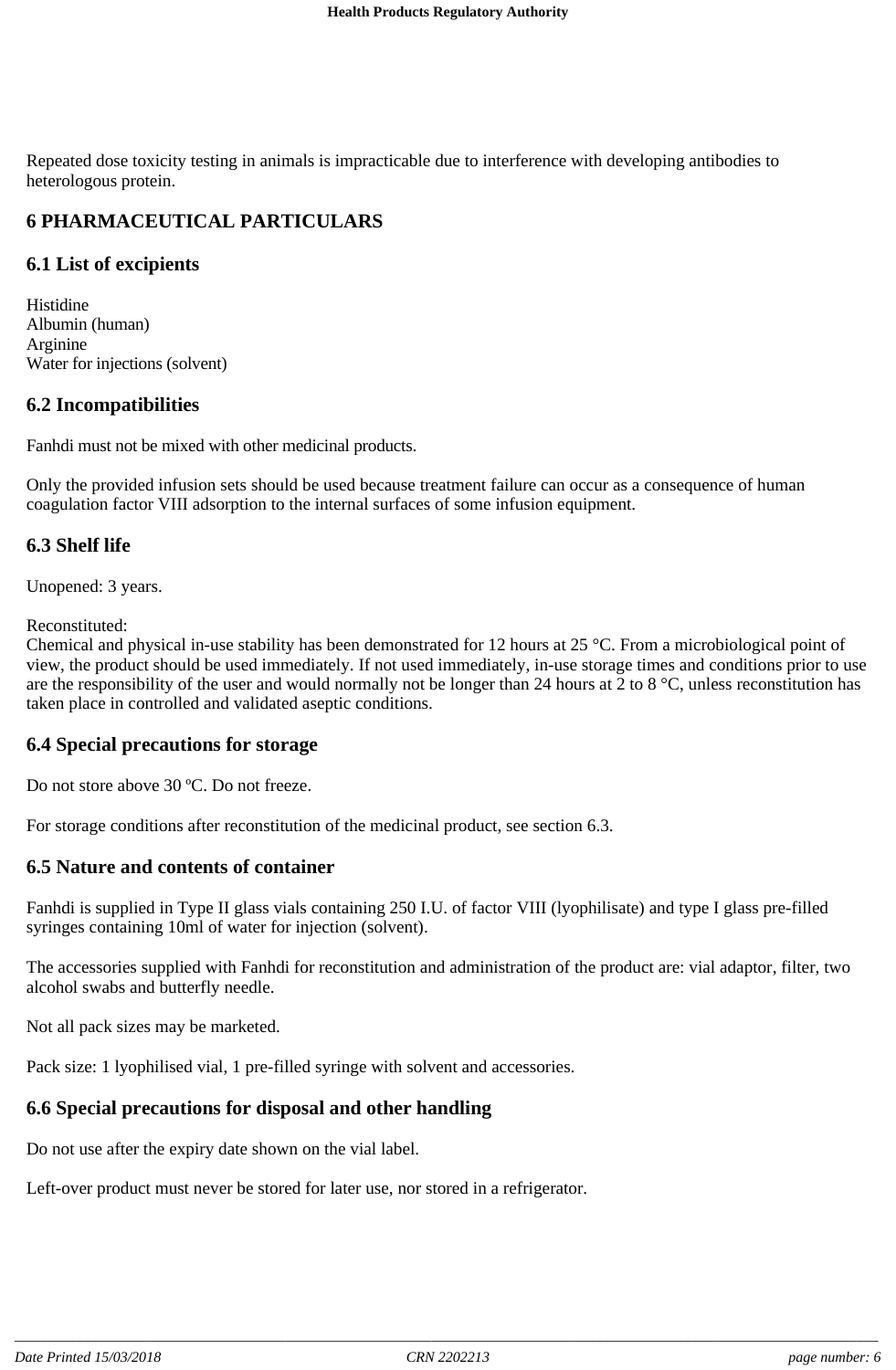To prepare the solution:

- 1. Warm the vial and syringe but not above 30ºC.
- 2. Attach plunger to syringe containing diluent.
- 3. Remove filter from packaging. Remove cap from syringe tip and attach syringe to filter.
- 4. Remove the vial adaptor from packaging and attach to syringe and filter.
- 5. Remove cap from vial and wipe stopper with swabs provided.
- 6. Pierce vial stopper with adaptor needle.
- 7. Transfer all diluent from syringe to vial.
- 8. Gently shake vial until all product is dissolved. As with other parenteral solutions, do not use if product is not properly dissolved or particles are visible.
- 9. Briefly separate the syringe/filter from vial/adaptor, to release the vacuum.<br>10. Invert vial and aspirate solution into syringe.
- 10. Invert vial and aspirate solution into syringe.<br>11. Prepare injection site, separate syringe and i
- Prepare injection site, separate syringe and inject product using the butterfly needle provided. Injection rate should be 3 ml/minute into a vein and never more than 10 ml/minute to avoid vasomotor reactions.

Do not re-use the administration sets.

Any unused product or waste material should be disposed of in accordance with local requirements.

The solution should be clear or slightly opalescent. Do not use solutions that are cloudy or have deposits.

Reconstituted products should be inspected visually for particulate matter and discoloration prior to administration.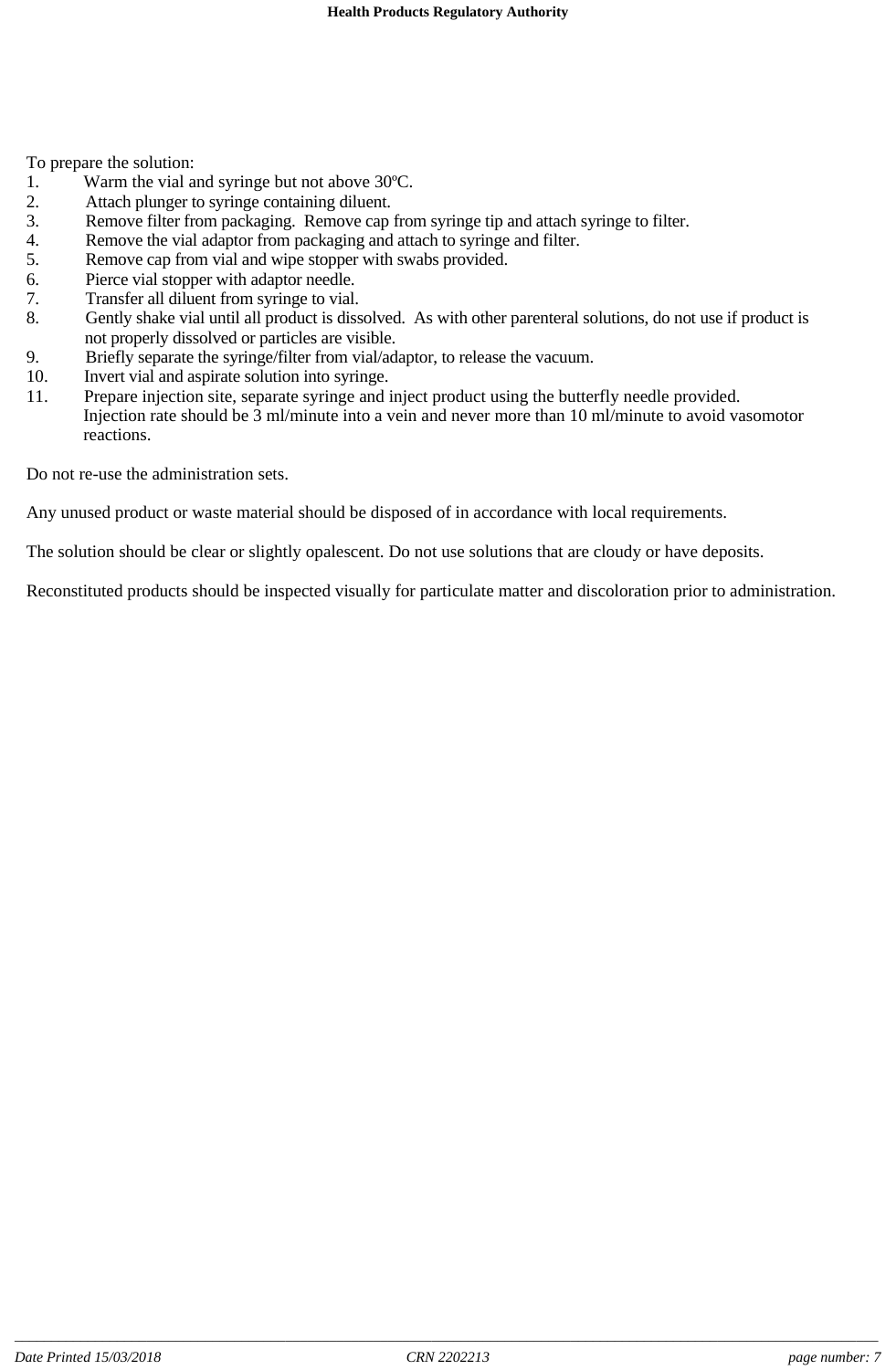

# **7 MARKETING AUTHORISATION HOLDER**

Instituto Grifols, S.A. c/Can Guasc, 2 - Parets del Vallès 08150 Barcelona Spain